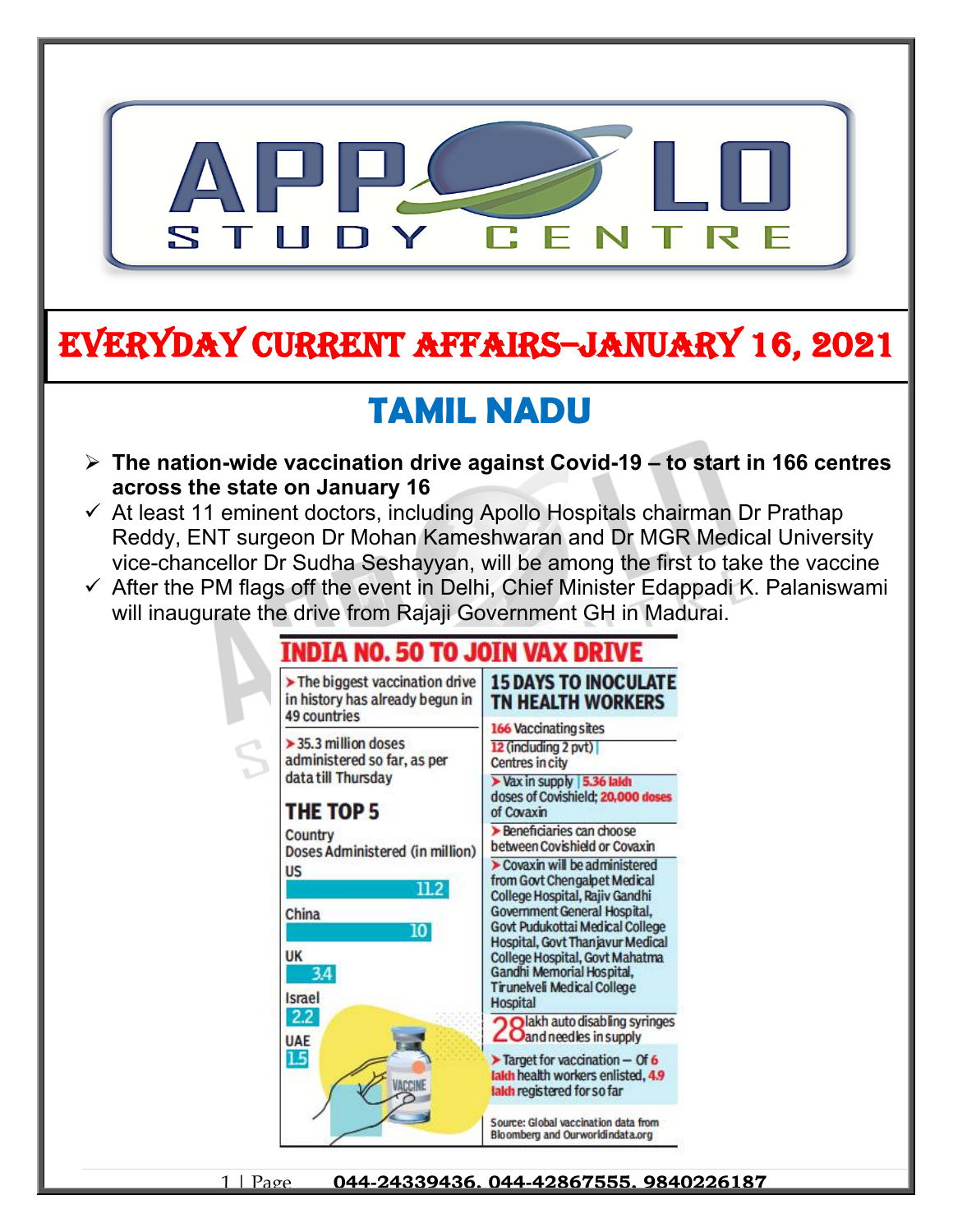- $\checkmark$  Healthcare workers will then start inoculating doctors, nurses, medicos, paramedics and other healthcare workers.
- $\checkmark$  Tamil Nadu has received 5.56 lakh doses of vaccines 5.36 lakh doses of Serum Institute's Covishield and 20,000 doses of Covaxin manufactured by Bharat Biotech.
- $\checkmark$  Unlike those getting Covishield, beneficiaries of Covaxin have to sign a consent form
- $\checkmark$  Covaxin has been approved for restricted use in emergency situations and is supposed to be given in clinical trial mode
- $\checkmark$  Beneficiaries who receive Covaxin will be paid compensation if they suffer a serious adverse event that is proven to be related to the vaccine.
- $\checkmark$  The compensation was one of the points highlighted on top of the consent form shared with vaccination centres
- $\checkmark$  The form stated that the beneficiaries would be provided care in governmentdesignated and authorised centres or hospitals if they suffered serious aftereffects.

| <b>JAB OF HOPE</b>                                                                                                                                                | Below are data on roll out of vaccination across the state                                                                                                                                           |                                                                                                                               |
|-------------------------------------------------------------------------------------------------------------------------------------------------------------------|------------------------------------------------------------------------------------------------------------------------------------------------------------------------------------------------------|-------------------------------------------------------------------------------------------------------------------------------|
| > After inauguration by PM<br>Narendra Modi at 10.30am on<br>Saturday, TN healthcare                                                                              |                                                                                                                                                                                                      | The target for the state to<br>complete vaccination of health<br>workers is 15 days                                           |
| providers will take the jab<br>> Ten eminent people will take<br>the vaccine to allay fears                                                                       |                                                                                                                                                                                                      | <b>FRONTLINE WORKERS</b><br>$\triangleright$ The centre is collecting names<br>of frontline workers through                   |
| Vaccinating centres   166                                                                                                                                         |                                                                                                                                                                                                      | ministries and states                                                                                                         |
| Centres in city   12 (2 pvt)<br><b>IN SUPPLY</b><br>> 5.36 lakh doses of Oxford<br>vaccine, Covisheild and 20,000<br>doses of Covaxin<br>Auto-disabling syringes, | > Daily target for vaccination (                                                                                                                                                                     | > Officials estimate that they<br>should be able to begin<br>vaccination for frontline workers<br>by February                 |
|                                                                                                                                                                   | 100 at each centre a day                                                                                                                                                                             | <b>VULNERABLE GROUPS</b><br>> TN has requested the state<br>election commission for names<br>of citizens above 50 as on Jan 1 |
|                                                                                                                                                                   | > Vaccinating officers at each<br>centre 5<br>> Target time for each                                                                                                                                 |                                                                                                                               |
|                                                                                                                                                                   |                                                                                                                                                                                                      |                                                                                                                               |
| Beneficiaries may choose<br>between Covisheild & Covaxin<br>only in 6 centres                                                                                     |                                                                                                                                                                                                      |                                                                                                                               |
|                                                                                                                                                                   | >Dosage per vaccine 5ml                                                                                                                                                                              |                                                                                                                               |
| > Those volunteering to take                                                                                                                                      | <b>SCHEDULE FOR THE</b><br><b>MARATHON DRIVE</b><br>> Officials say they don't have a<br>strict schedule but below is an<br>approximate timeline on when<br>the vaccine will reach the<br>common man |                                                                                                                               |
| Covaxin must sign a form                                                                                                                                          |                                                                                                                                                                                                      |                                                                                                                               |
| <b>THE TARGET</b><br>> Of 6 lakh health workers                                                                                                                   |                                                                                                                                                                                                      | > Officials say they will start<br>administering the vaccine to this<br>group by May                                          |
| enlisted 4.9 lakh have been<br>registered so far                                                                                                                  |                                                                                                                                                                                                      | > For clarifications call state<br>helpline 104                                                                               |

- $\checkmark$  Tamil Nadu is among 11 states to accept the vaccine, which is still undergoing phase III trials and its clinical efficacy is yet to be established.
- $\checkmark$  Ophthalmologist Dr Mohan Rajan, MGM director Dr Prasanth Rajagopalan, heads of doctors' associations and deans of government medical colleges Dr R Jayanthi and Dr E Theranirajan will also be taking the vaccine on the day.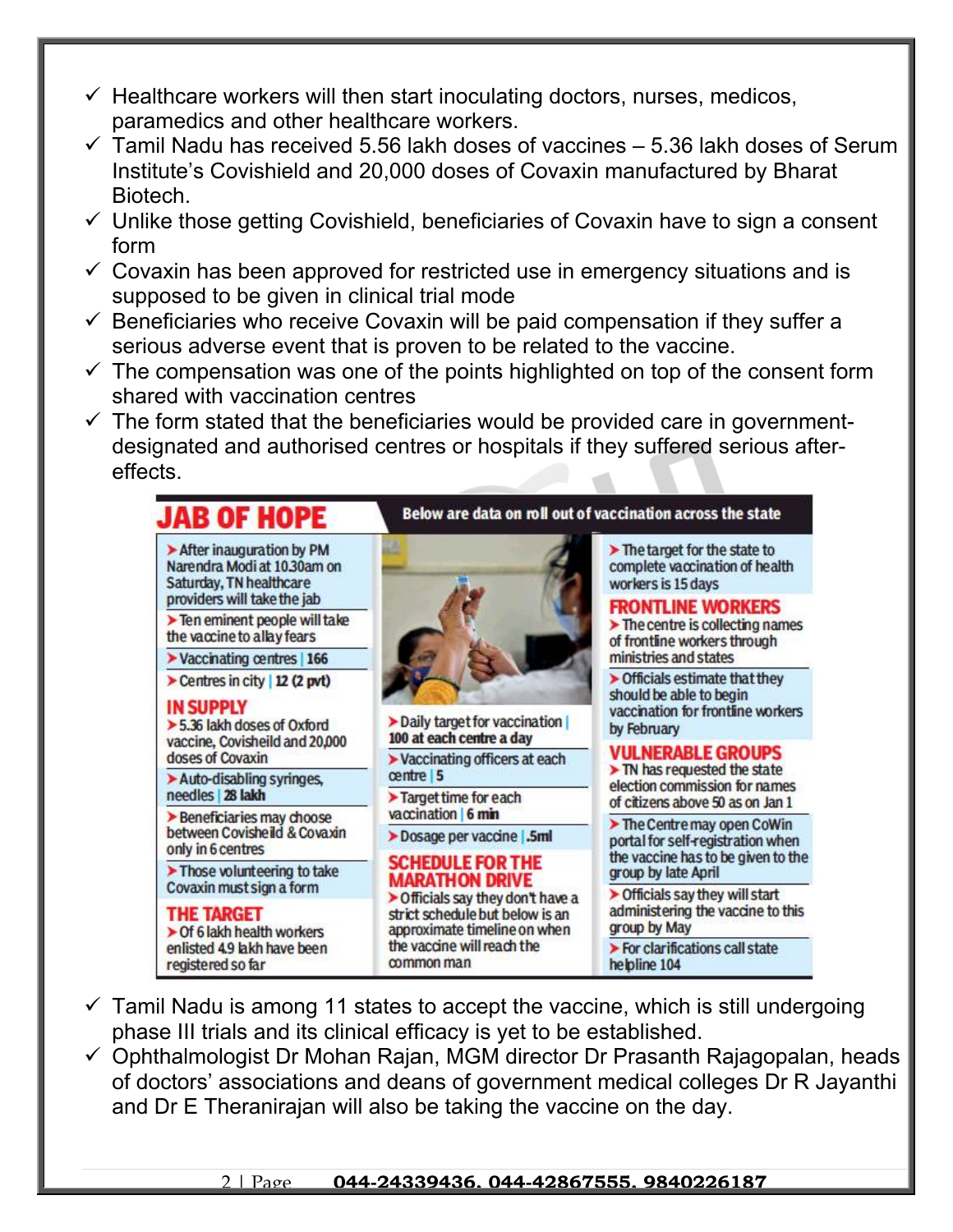- $\checkmark$  Around 4.9 lakh doctors, nurses, medicos, paramedics and other hospital workers in Tamil Nadu have been listed under the CoWin portal for vaccination for the first phase.
- $\checkmark$  Health minister C Vijayabaskar said every beneficiary will receive 0.5ml of the vaccine on his/her left arm.
- $\checkmark$  Everyone who takes the vaccine is allowed to exit only after they spend 30 minutes in the observation room
- $\checkmark$  While Covishield will be available at 160 centres, at least 18,000 doses of Covaxin has been stocked in six centres across the state
- $\checkmark$  The hospitals offering Covaxin includes Rajiv Gandhi Government General Hospital, Government Chengalpet Medical College Hospital, Government Pudukottai Medical College Hospital, Government Thanjavur Medical College Hospital, Government Mahatma Gandhi Memorial Hospital and Tirunelveli Medical College Hospital.
- $\checkmark$  The list of hospitals offering Covishield includes two in the private sector MGM Healthcare and Apollo Hospitals in Chennai
- **Prime Minister Narendra Modi will flag off, through videoconferencing, a new weekly superfast special train from Chennai to Kevadiya in Gujarat on January 17.**
- $\checkmark$  The regular services of the train will commence on January 20.
- $\checkmark$  The famous 'Statue of Unity' of Sardar Vallabhbhai Patel is situated in Kevadiya district in Gujarat
- $\checkmark$  It is the world's tallest statue with a height of 182 metres (597 feet).
- $\checkmark$  The statue is located on the Narmada River in the Kevadiya colony, facing the Sardar Sarovar Dam, between the Satpura and the Vindhya mountain ranges.
- $\checkmark$  The train will have stops at Renigunta, Kadapa, Guntakal, Raichur, Solapur, Pune, Kalyan, Vasai Road, Surat and Vadodara.

### **NATIONAL**

- **On January 16, Prime Minister Narendra Modi to flag off the pan-India Covid-19 vaccination drive covering all states and UTs through video conference**
- $\checkmark$  The world's largest vaccination programme will begin at a total of 3,006 session sites, which will be connected virtually throughout the exercise.
- $\checkmark$  A dedicated 24x7 call centre  $-$  1075  $-$  has been launched to address queries related to the pandemic and the vaccine roll-out
- $\checkmark$  To scrutinise the implementation of the drive on a real-time basis, the government has set up a control room in Nirman Bhawan, which houses the health ministry
- $\checkmark$  Each site will inoculate an average of 100 beneficiaries on the first day.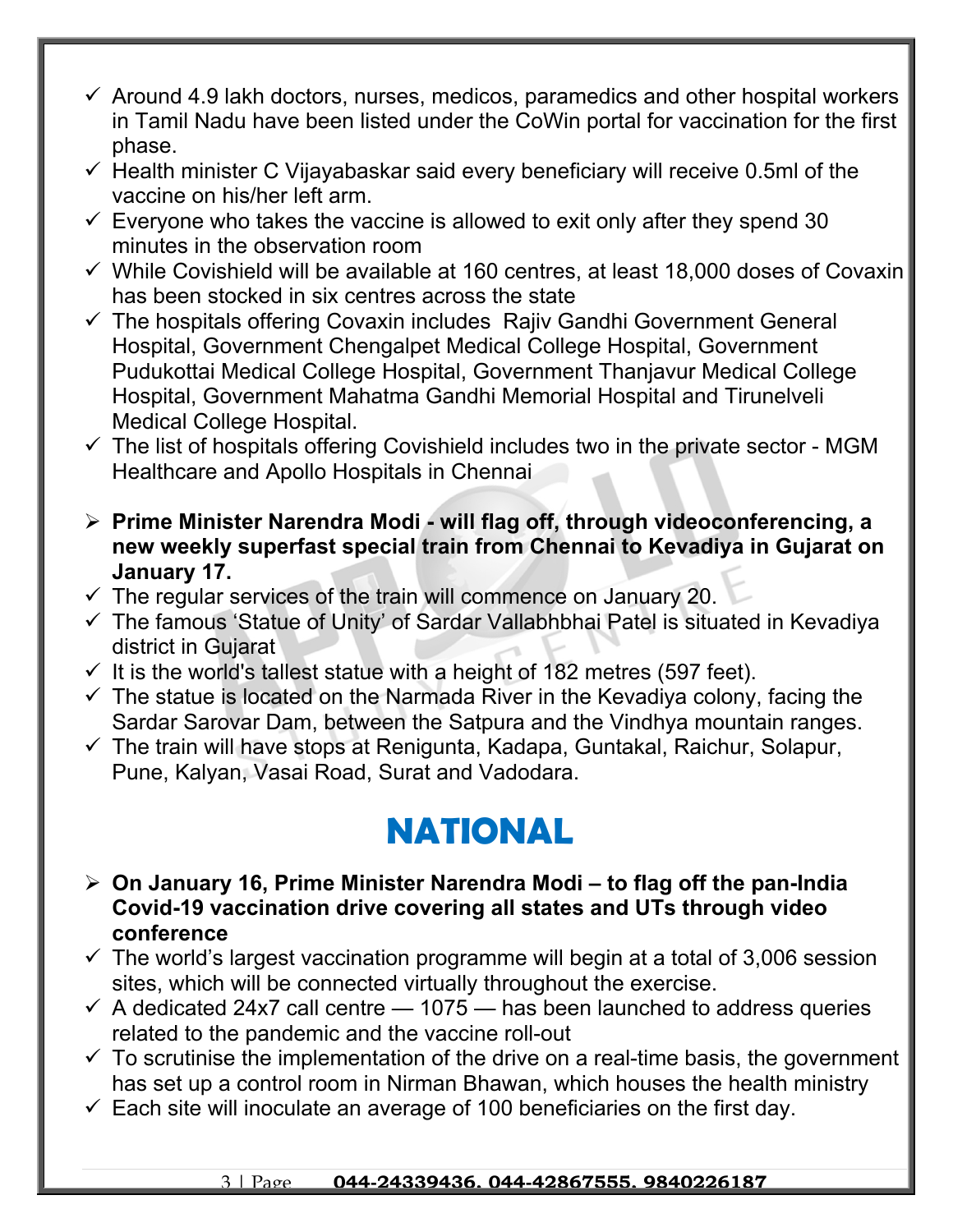Healthcare workers, both in the government and private sectors, including Integrated Child Development Services workers, will receive the vaccine in the first phase.



- $\checkmark$  Co-WIN, the digital platform will drive the mega vaccination programme across the country.
- $\checkmark$  It will enable conduct vaccination sessions and facilitate real-time monitoring of information of vaccine stocks, storage temperature and individualised tracking of vaccine beneficiaries.
- $\checkmark$  The Centre has urged states to strictly adhere to the operational guidelines for vaccination.
- **On January 15, the Election Commission said any disciplinary action against the election officials would require its clearance.**
- $\checkmark$  The move is aimed in protecting chief electoral officers (CEOs) of states and Union Territories from "motivated harassment" for having acted in a free, fair, impartial and fearless manner during polls for political reasons
- $\checkmark$  As per the order issued by EC, states and UTs should "invariably" obtain its approval before initiating any disciplinary action against CEOs and senior officers during their tenure and also up to one year after they have completed their terms as poll officials.
- $\checkmark$  In this regard, the EC has referred the Supreme Court order of September 21, 2000
- $\checkmark$  The apex court had held that neither can any action be initiated by a state government against officers on election duty nor can the government refuse to act on the EC's advice to act against errant officials
- $\checkmark$  The EC has communicated the order to the cabinet secretary, state chief secretaries, personnel secretary and state CEOs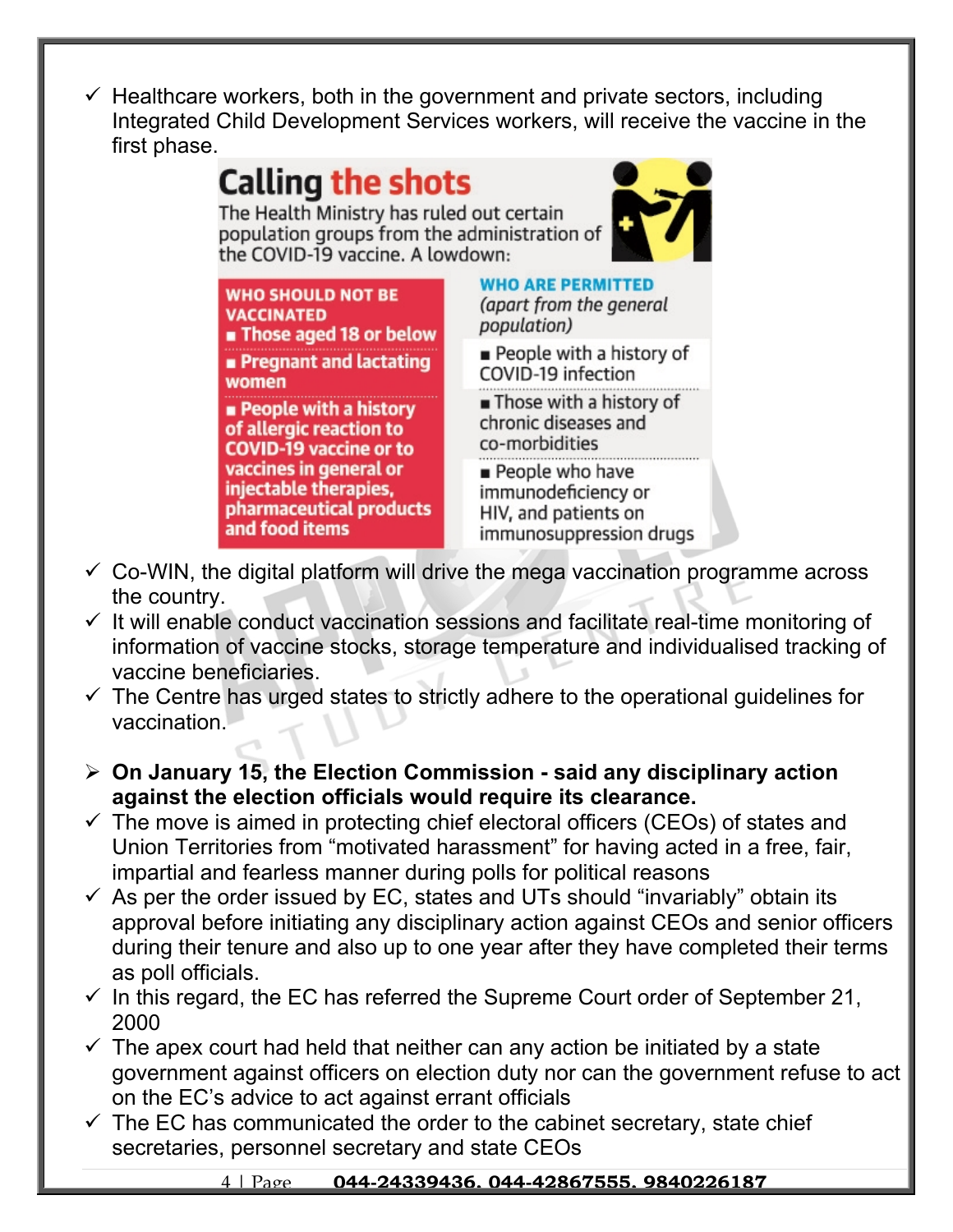- It has also directed that state and UT governments shall not reduce facilities like vehicle, security and other amenities provided to the office of CEO for proper discharge of his/her duties.
- **On January 15, President Ram Nath Kovind donated ₹5,01,000 for construction of the Ram Temple in Ayodhya, marking the first contribution to the trust**



- $\checkmark$  The day marks the launch of a massive countrywide campaign seeking funds for the construction of the temple by various temple-related bodies, including RSS and its subsidiary organizations
- $\checkmark$  Kovind made the donation to a delegation of Shree Ram Janmabhoomi Teerth Kshetra Trust, which visited him on the day.
- $\checkmark$  Trust treasurer Govind Dev Giri, VHP working president Alok Kumar, construction committee chairperson Nripendra Misra and Delhi region RSS chief Kulbhushan Ahuja were part of the delegation.
- $\checkmark$  Kovind's gesture of offering donation is similar to first President Rajendra Prasad. who had joined hands with the then home minister Sardar Patel and others to support restoration of Somnath Temple in Gujarat.
- $\checkmark$  Earlier, PM Narendra Modi performed the ground-breaking rituals on August 4 to mark the reconstruction of Ram Mandir at Ayodhya.
- $\checkmark$  Vice-President M Venkaiah Naidu, several state governors, chief ministers of BJP-governed states also made contributions to the temple construction.
- $\checkmark$  Madhya Pradesh Chief Minister Shivraj Singh Chouhan handed over a cheque for ₹1 lakh to the VHP delegation
- $\checkmark$  The target was to reach 65 crore people across the country for seeking the funds
- **Hyderabad-based Dr. Reddy's Laboratories has received the approval of the Drugs Controller General of India (DCGI) to conduct Phase-III clinical trial for Russia's COVID-19 vaccine candidate, Sputnik V, in the country.**
- $\checkmark$  The Phase-III trial will be conducted on 1,500 subjects as part of the randomised, double blind, parallel group, placebo controlled study in India
- $\checkmark$  Dr. Reddy's and Russian Direct Investment Fund had announced a partnership in September on clinical trials for Sputnik V and its distribution rights in India.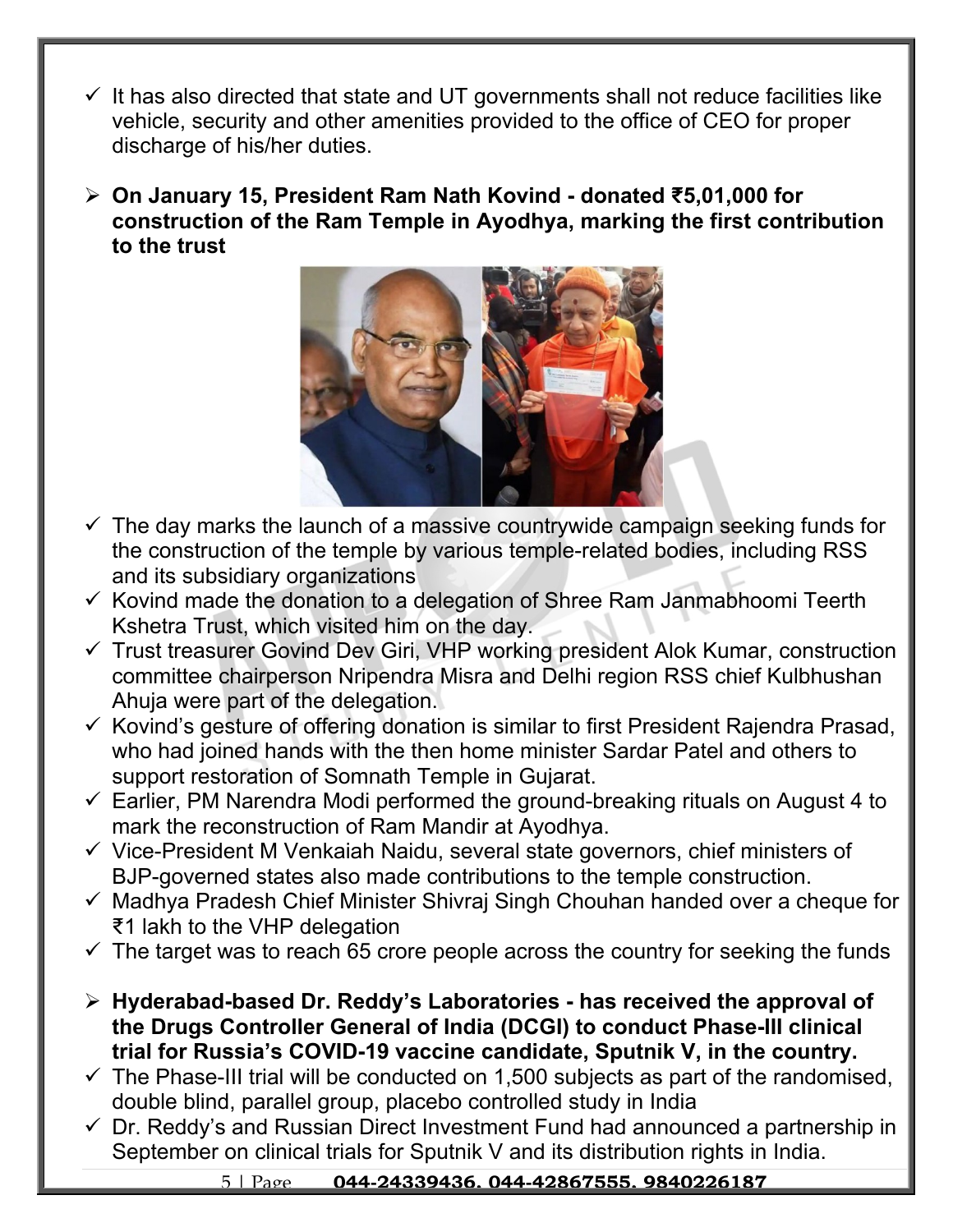### **INTERNATIONAL**

- **On January 14, US President elect Joe Biden unveiled a \$1.9 trillion Covid-19 rescue plan**
- $\checkmark$  Called the "American Rescue Plan," the proposal would meet Biden's goal of administering 100 million vaccines by the 100th day of his administration
- $\checkmark$  This is his first major stimulus package initiative to address the pandemic and economic crisis crippling the country.
- $\checkmark$  The proposal, which has to be passed by lawmakers, includes a \$1,400 payout to qualifying individuals, in addition to the \$600 passed by the outgoing Congress.
- $\checkmark$  The incoming President's proposals also includes \$20 billion for a national vaccine plan and \$50 billion for expanding coronavirus testing with plans to hire an army of 100,000 public health workers.
- $\checkmark$  In all, nearly \$400 billion of the \$1.9 trillion is to be spent in combating the virus.
- $\checkmark$  There will also be unemployment benefits, rental assistance, aid to small businesses, and money to help schools reopen.
- $\checkmark$  The plan will provide \$130 billion to help the schools in the United States to reopen safely within the first hundred days of the presidency of Biden.
- $\checkmark$  The package includes \$1 trillion direct relief to households.
- $\checkmark$  Further, it will also provide \$440 billion to develop the small businesses and communities particularly to those that are hardly hit by the covid-19 pandemic.
- $\checkmark$  An unemployment insurance of \$400 per week is to be provided, as against \$300 provided per week earlier.
- $\checkmark$  Recently the United States Food and Drug Administration issued the first emergency use authorisation of Pfizer Covid-19 vaccine.
- $\checkmark$  The moderna vaccine was the second vaccine to receive emergency use authorisation in the country.
- $\checkmark$  The United States had launched 'Operation Warp Speed' in May 2020 to facilitate and accelerate the development, manufacturing and distribution of covid-19 vaccine
- $\checkmark$  The public private partnership was initially funded with 10 billion USD from the CARES Act.
- $\checkmark$  CARES Act is the Coronavirus Aid, Relief and Economic Security Act.
- $\checkmark$  It was a 2.2 trillion USD economic stimulus Bill passed by the US Congress in March 2020 to tackle the effects of pandemic in the US
- **On January 15, Russia announced it was pulling out of the Open Skies treaty, which allows unarmed surveillance flights over member countries**
- $\checkmark$  The move, announced by Russia's Foreign Ministry, is necessitated as the pact had been seriously compromised by the recent withdrawal of the United States.
- $\checkmark$  The United States left the Open Skies arms control and verification treaty in November, accusing Russia of violating it, which was denied by Moscow.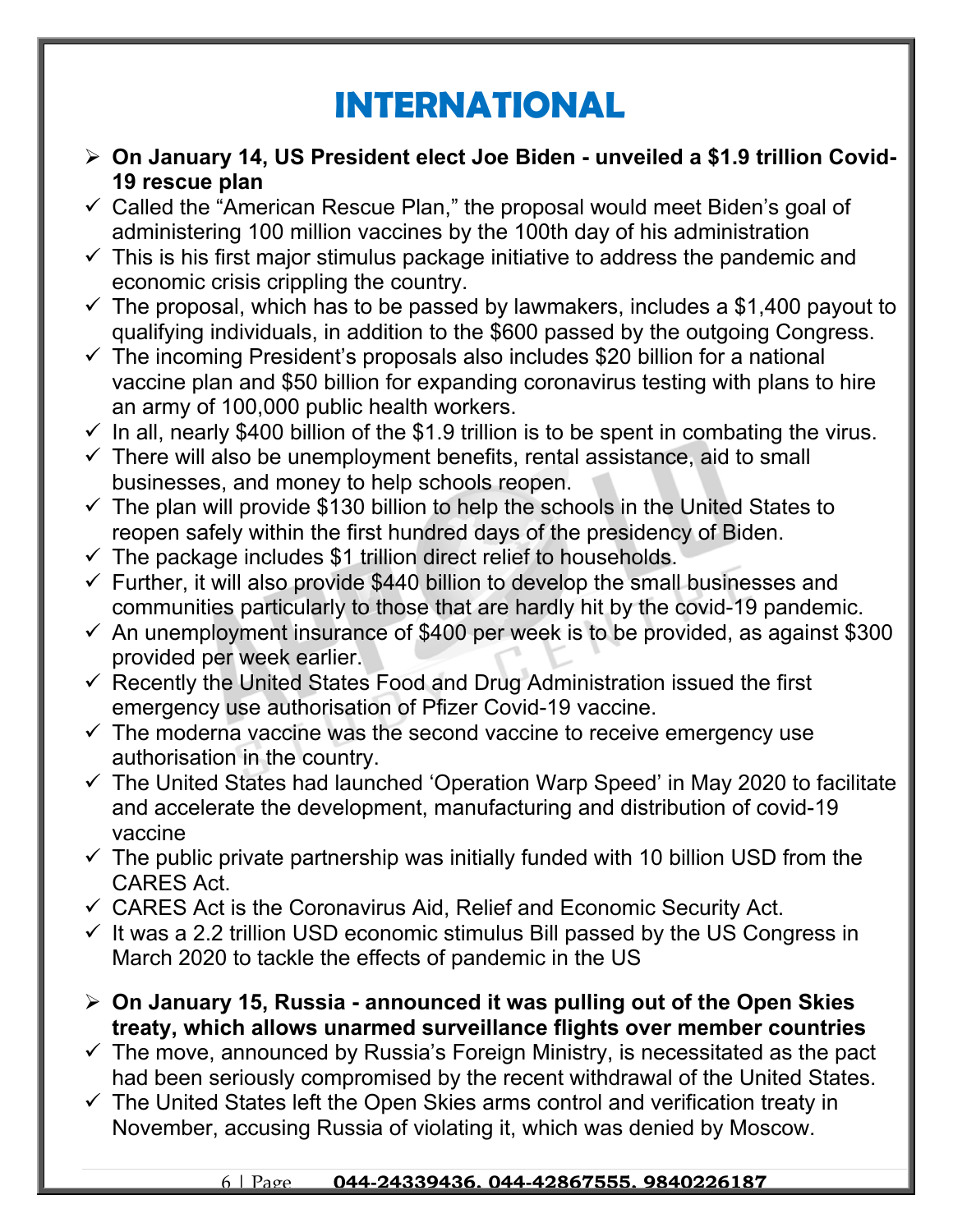- $\checkmark$  Moscow will formally notify other member states about its exit once it has completed unspecified withdrawal procedures at home
- $\checkmark$  The exit process usually takes months to be finalised.
- $\checkmark$  New START, the last remaining major nuclear arms control treaty between both the countries, is set to expire in February.

# **INDIA AND OTHER COUNTRIES**

 **India and Japan - recently signed Memorandum of Understanding to enhance cooperation in the field of Information and Communications Technology.** 



- $\checkmark$  The MoU was signed by Minister for Communications, Electronics and IT Ravi Shankar Prasad and the Japanese Minister for Internal Affairs and Communications Takeda Ryota.
- $\checkmark$  The agreement will promote cooperation in the field of telecom security, 5G technologies, submarine optical fiber cable system to islands of India, smart cities, spectrum management, high altitude platform for broadband in unconnected areas, public safety and disaster management.
- $\checkmark$  In September 2020, India and Japan signed Military Logistics Agreement.
- $\checkmark$  The agreement allowed the countries to exchange supplies and services on a reciprocal basis.
- $\checkmark$  Japan was the sixth country with which India signed the agreement after US, France, Singapore, South Korea and Australia.
- $\checkmark$  India and Japan signed the nuclear deal in 2015.
- $\checkmark$  Under the agreement, Japan can supply nuclear reactors, fuel and technology to India.
- $\checkmark$  India is the only non-NPT (Non-Proliferation Treaty) signatory with which Japan has entered into a civil nuclear deal.

### **DEFENCE**

 **The Indian Army - has signed a \$20-million contract with ideaForge to procure high-altitude variant of SWITCH UAV, an indigenous system used in surveillance operations.**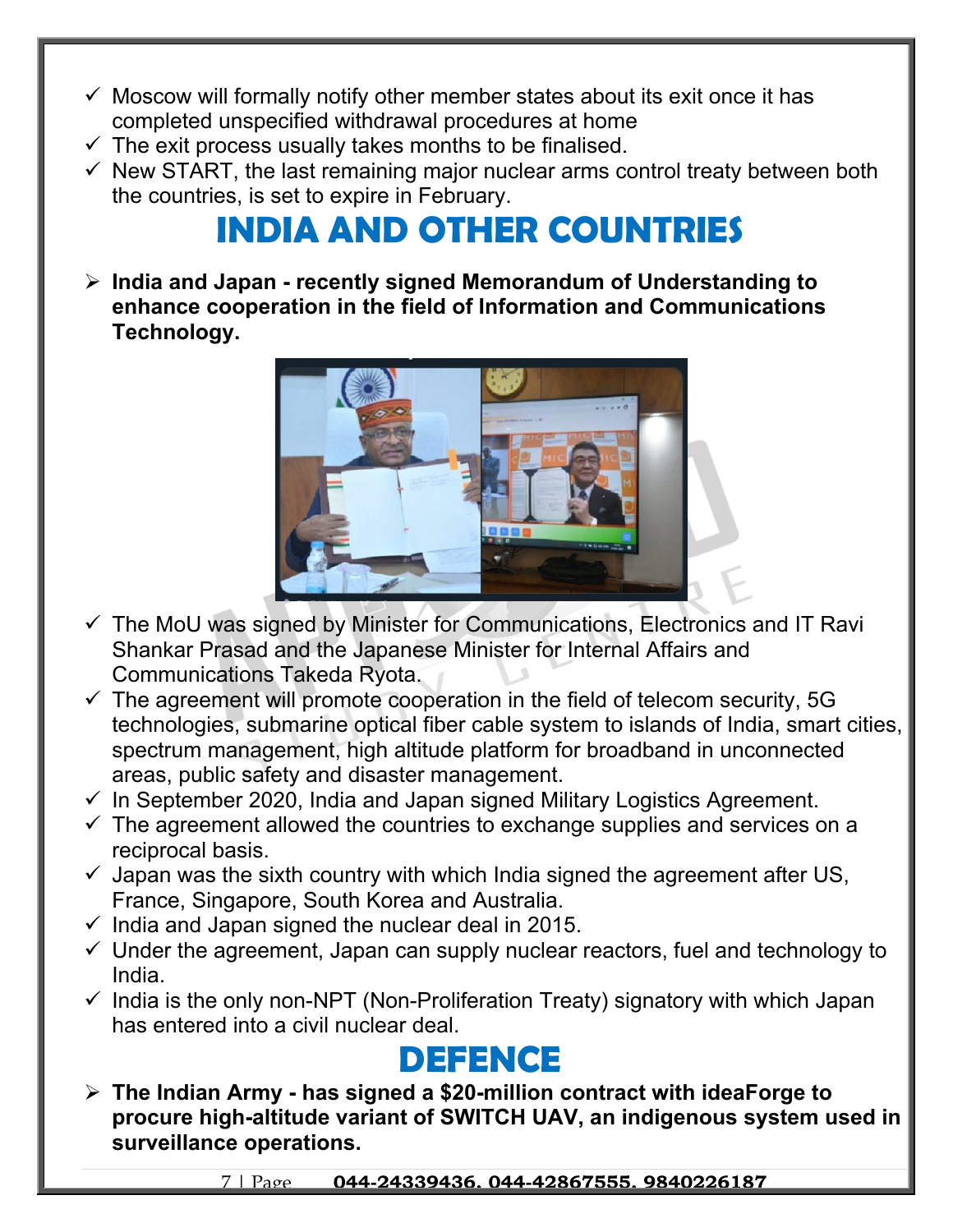- $\checkmark$  ideaForge is one of the leading player in unmanned aerial vehicle (UAV) technology
- $\checkmark$  The quantity of the UAVs to be bought is yet to be disclosed
- $\checkmark$  SWITCH UAV is an indigenous system that is designed to withstand most demanding surveillance operations of the Indian forces.
- $\checkmark$  This fixed-wing vertical take-off and landing UAV can be deployed at high altitudes and under harsh environments for day and night surveillance
- $\checkmark$  UAV player ideaForge has been awarded this one-year contract after it qualified the operational requirements in an evaluation done in real-world conditions.

### **APPOINTMENTS**

- **On January 15, the United Nations Human Rights Council (UNHCR) elected Fiji's ambassador as its 2021 president in an unprecedented secret ballot process**
- $\checkmark$  This is the first-ever presidential voting that has chosen Ambassador Nazhat Shameem Khan, Permanent Representative of Fiji to the United Nations Office at Geneva



- $\checkmark$  All 47 members of the Geneva-based human rights body cast their vote to appoint its president for 2021 – the Council's 15th annual cycle
- $\checkmark$  Ambassadors Keva Lorraine Bain of the Bahamas, Ali Ibn Abi Talib Abdelrahman Mahmoud of the Sudan and Monique T.G. van Daalen of the Netherlands were elected as Council vice-presidents
- $\checkmark$  The election of the fourth vice-president, from the Eastern European Group, will take place following negotiations within the Group.
- $\checkmark$  Nazhat Shameem Khan, who served as the council's Vice-President in 2020 and is considered a rights champion, won with 29 out of 47 votes.
- $\checkmark$  The other two candidates for the position of President of the Human Rights Council, coming from the Asia-Pacific Group of States, were Yusuf Abdulkarim Bucheeri, Permanent Representative of Bahrain (secured 14 votes), and Ulugbek Lapasov, Permanent Representative of Uzbekistan (secured 4 votes)
- $\checkmark$  Nazhat Shameem Khan has been serving as the Permanent Representative of Fiji to the United Nations Office at Geneva since 2014.